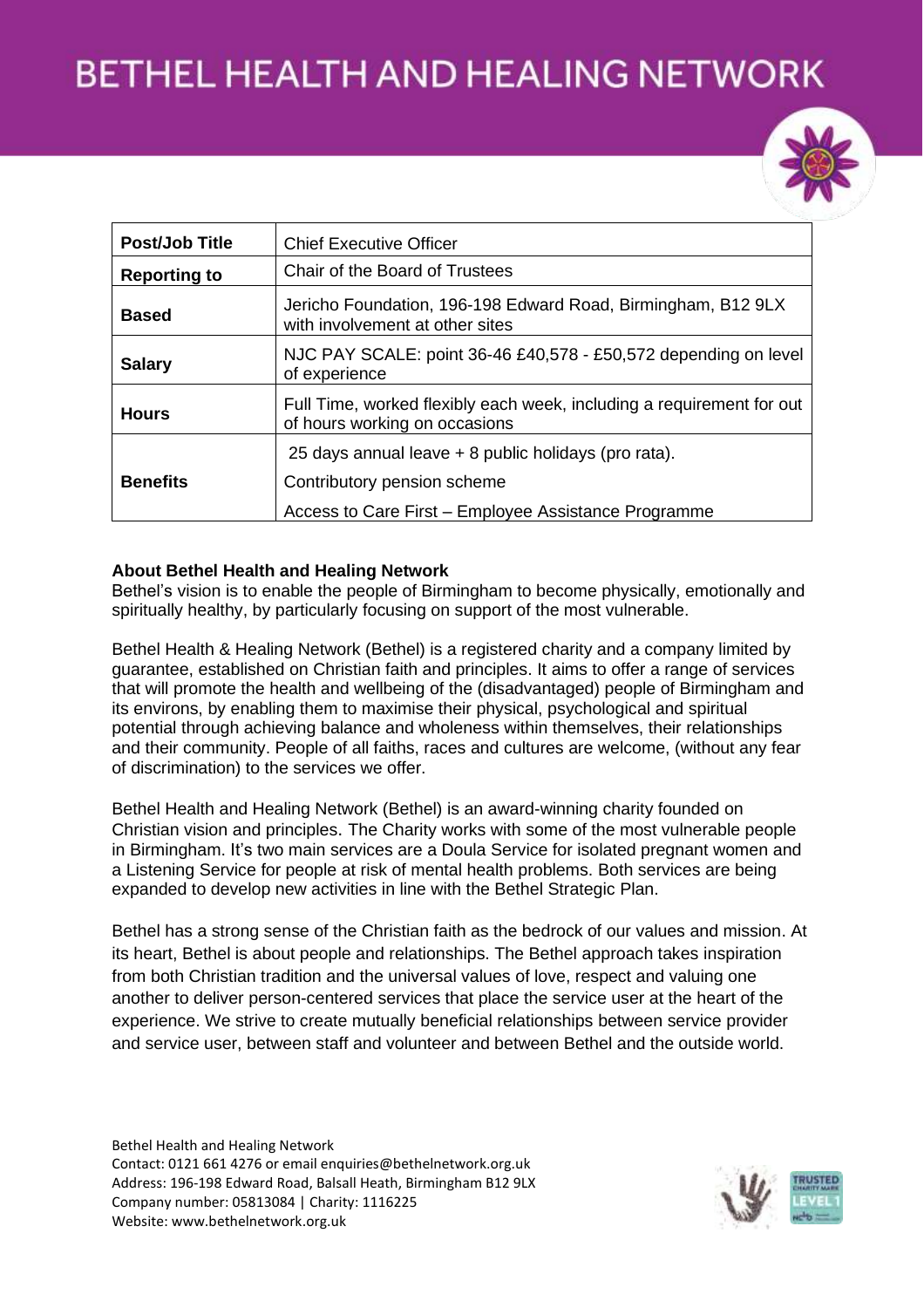#### **Key Aims**

Our five strategic aims, by which we will achieve our vision and mission, are listed in Bethel's 2021-2024 Strategic Plan (included in the application pack).

#### **SUMMARY OF ROLE**

The Chief Executive Officer is a senior management post, reporting to the Board and working within the parameters outlined in Bethel's Strategic Plan, collaborating in partnership with local groups, consortia and charities. Responsible for overall management of a team of paid staff and volunteers, overseeing accurate record-keeping of the progress of the project, reporting to funders, as well as engaging with partners and developing new strategic links across the city. Overseeing the development of new health-related projects.

The role will include preparing reports and statistics, ensuring the future sustainability of the project, raising awareness of its services and its profile and monitoring the financial health of the project. A person with good communication skills, with qualifications and development experience in a community, voluntary-sector or social care/health environment would be best suited to this position.

#### **ROLE AND FUNCTION**

- 1. Providing strong professional role modelling and leadership across all operational programmes of the service. With both strategic and operational influence, the Chief Executive Officer will be central to the design and delivery of Bethel Health and Healing Network's Services and contribute to the continuous improvement of evidence-based practice.
- 2. To work collaboratively with senior leadership team and a Board of Trustees.
- 3. To work in partnership with external agencies and stake holders to forge strong working relationships to support the continued development of practice and service delivery.
- 4. To contribute to improving systems and processes that support the organisation to develop, implement, and embed a robust system of quality assurance to improve practice standards and thereby disseminate learning and improve outcomes for service users. To coordinate the work on quality assurance ensuring good practice is being disseminated across the organisation.

#### **DUTIES AND RESPONSIBILITIES**

1. To oversee the development and implementation of Bethel's programmes of health, mental health and wellbeing services; there is a responsibility to develop broad action plans, identifying priorities in selected geographical areas and potential partners to deliver community-based health and wellbeing services.



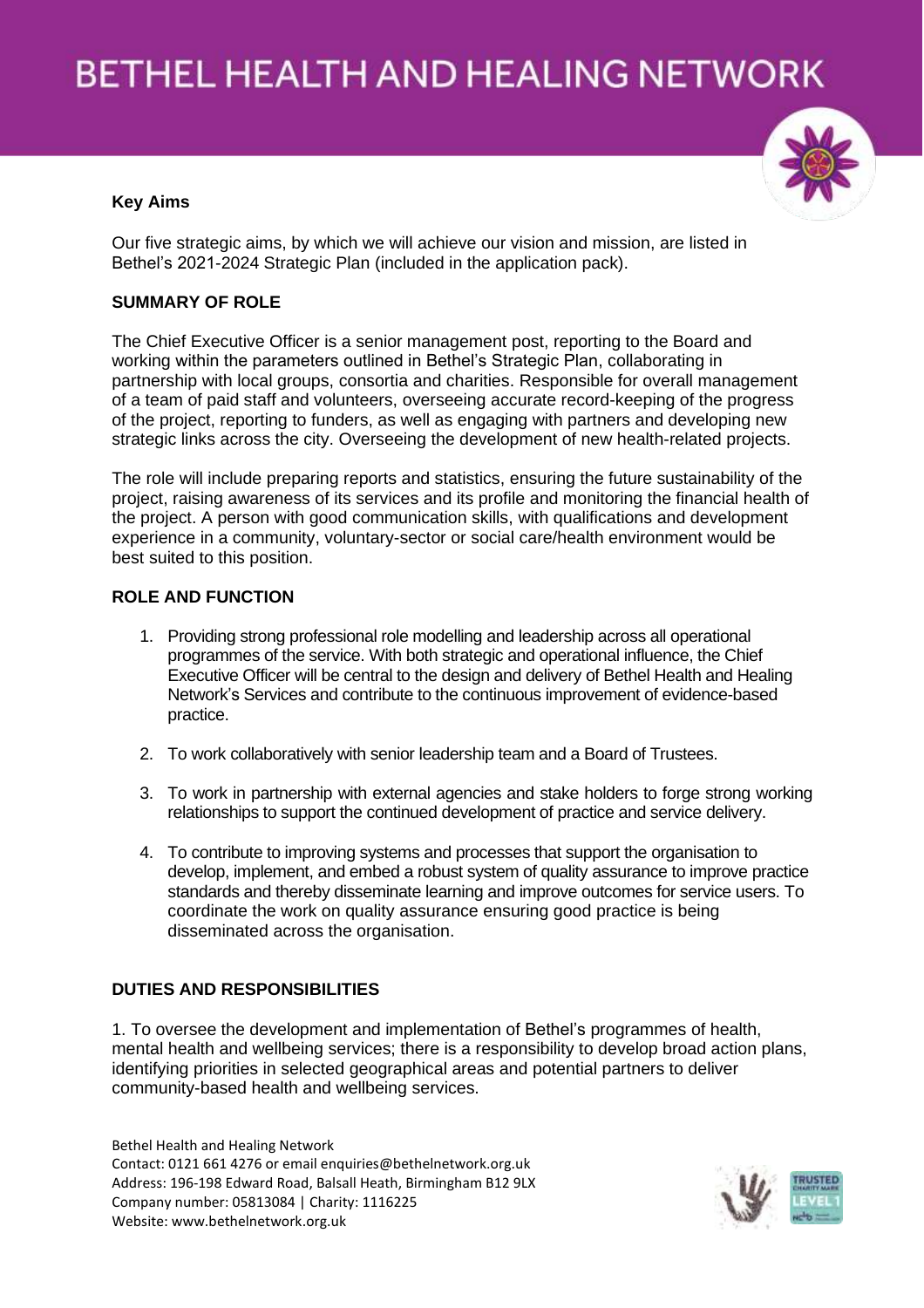

2. To identify funding opportunities to ensure that all projects are well resourced and sustainable, as well as protecting the financial health of the organisation.

3. To follow through any issues arising from quality assurance activities ensuring that the appropriate managers are informed, and lessons are learnt and that these are embedded in future practice.

4. To lead on the dissemination of learning from file audits, complaints and compliments to drive continuous improvement.

5. To develop an Annual Plan for each aspect of Bethel's delivery, to include associated budgets. To contribute to the production of a 3-year Strategic Plan.

6. To develop a programme of activity that meets Bethel's overarching aims to support the health and wellbeing of people in the areas of operation. Raising awareness amongst external stakeholders and increasing the profile of Bethel as a provider of health and wellbeing services.

7. To review, assess and implement the development of a long-term location for the Bethel Centre (Place of Welcome).

8. To strengthen existing partnerships and links with key partners and organisations within the Bethel network and to develop further opportunities to work together.

9. Identify and develop new partnership opportunities by participating in health community, public sector, educational, Christian and other faith networks to build new links.

10. Raise the profile of Bethel through appropriate marketing and communications activity. Identify new opportunities for partnership working with target organisations within the public, educational, Christian and health sectors.

11. Ensure maintenance of existing funds and ensure new resources are available to expand the service, continuing to provide a high-quality service and ensuring that all aspects of service delivery are considered from a quality perspective.

12. Ensure that there is an expansion of the client base to other "hard to reach" service users beyond the current core groups of asylum seekers, refugees and disadvantaged communities in Birmingham.

13. Develop value added services to support users of the Doula and Listening Services, both during and after discharge from the project.

14. To be accountable for income generation through enterprise and fundraising activities to build sustainability within the organisation. To work with the Board to develop a fund-raising strategy with clear roles and responsibilities. To identify and access funding opportunities through trusts and grants for the development of new services/projects for the benefit of Bethel's target client groups.

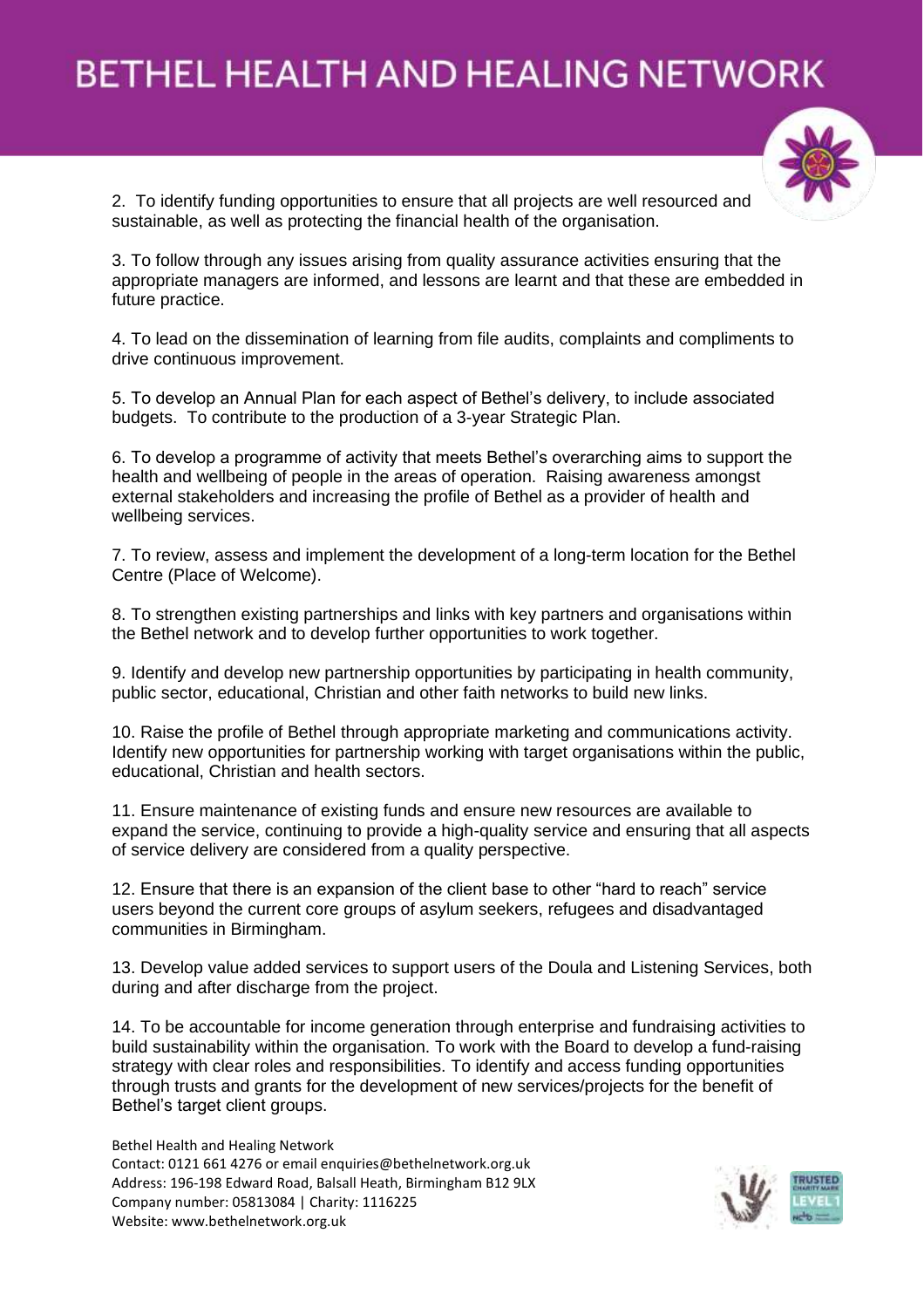

15. To be accountable for and to ensure budgets and resources under post holder control are properly managed in accordance with Bethel policies and priorities and that budgets and resources deliver value for money.

16. Develop a strong and effective communications plan to underpin the implementation of the strategic plan involving all our stake holders both internal and external to understand, share and support our strategic aims.

17. To actively seek new contract opportunities through participation in public sector tendering for the delivery of services within the charity's objects. To make recommendations on staffing and financing to Management Board. In accordance with Board decisions, recruit personnel, negotiate professional contracts, and see that appropriate salary structures are developed and maintained.

18. To be directly responsible for managing the supervision, coordination and appraisals of the Administrator, Fundraising Officer, Marketing and Communications Officer and Senior Operations Manager.

\_\_\_\_\_\_\_\_\_\_\_\_\_\_\_\_\_\_\_\_\_\_\_\_\_\_\_\_\_\_\_\_\_\_\_\_\_\_\_\_\_\_\_\_\_\_\_\_\_\_\_\_\_\_\_\_\_\_\_\_\_\_\_\_\_\_\_\_\_\_\_\_\_

\_\_\_\_\_\_\_\_\_\_\_\_\_\_\_\_\_\_\_\_\_\_\_\_\_\_\_\_\_\_\_\_\_\_\_\_\_\_\_\_\_\_\_\_\_\_\_\_\_\_\_\_\_\_\_\_\_\_\_\_\_\_\_\_\_\_\_\_\_\_\_

#### **Special Conditions**

- This vacancy is exempt from the Rehabilitation of Offenders Act
- DBS checks will be undertaken

Observation of Bethel's Equal Opportunities Policy will be required

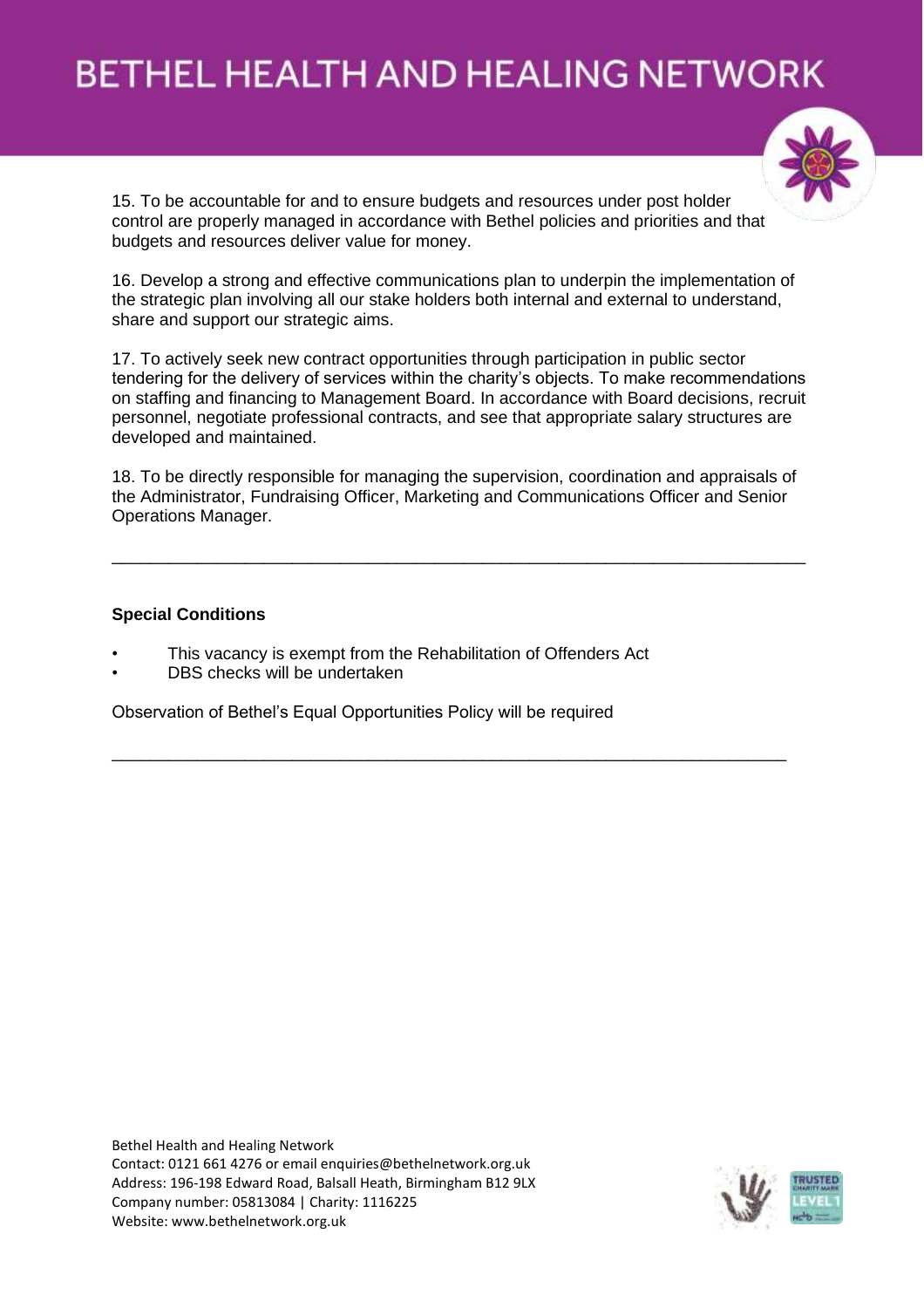

### **PERSON SPECIFICATION**

|                                    | <b>ESSENTIAL</b>                                                                                                                                                                                             | <b>DESIRABLE</b>                                                                              |
|------------------------------------|--------------------------------------------------------------------------------------------------------------------------------------------------------------------------------------------------------------|-----------------------------------------------------------------------------------------------|
| Qualification                      | A degree level or vocational qualification in<br>a relevant subject (e.g. leadership, project<br>management, community development,<br>health, mental health, social care etc.) or<br>equivalent experience. |                                                                                               |
| <b>Experience and</b><br>Knowledge | Previous experience as a Chief Executive of<br>a voluntary sector organisation or<br>considerable leadership experience.                                                                                     | <b>Experience of working</b><br>with disadvantaged client<br>groups.                          |
|                                    | Experience of working to a Board of<br>Trustees or similar and writing regular<br>reports for them.                                                                                                          | Experience in a health<br>environment and/or in a<br>community setting.                       |
|                                    | Experience of developing and managing<br>community and/or health projects and<br>developing collaborative partnerships.                                                                                      | Knowledge or experience<br>of recruitment and<br>training.                                    |
|                                    | Knowledge of systems to collate service<br>user monitoring information.                                                                                                                                      | Experience of working in a<br>multi-ethnic, multi-faith                                       |
|                                    | Ability to keep accurate records of work<br>output and financial expenditure for the<br>purposes of review and service<br>development.                                                                       | setting.<br><b>Experience of managing</b><br>and/or working with<br>volunteers and/or interns |
|                                    | Experience of fundraising from various<br>sources, as well as bid development.                                                                                                                               |                                                                                               |
| <b>Skills and Abilities</b>        | A strong and confident leader, with the<br>flexibility to work under direction as well as<br>being a team member.                                                                                            | An ability to work with a<br>diverse group of people.<br>Customer service,                    |
|                                    | Ability to motivate and energise people.                                                                                                                                                                     | marketing or sales skills.                                                                    |
|                                    | Good listening, verbal and written,<br>communication and interpersonal skills and<br>a friendly and non-judgmental attitude<br>towards vulnerable people.                                                    |                                                                                               |